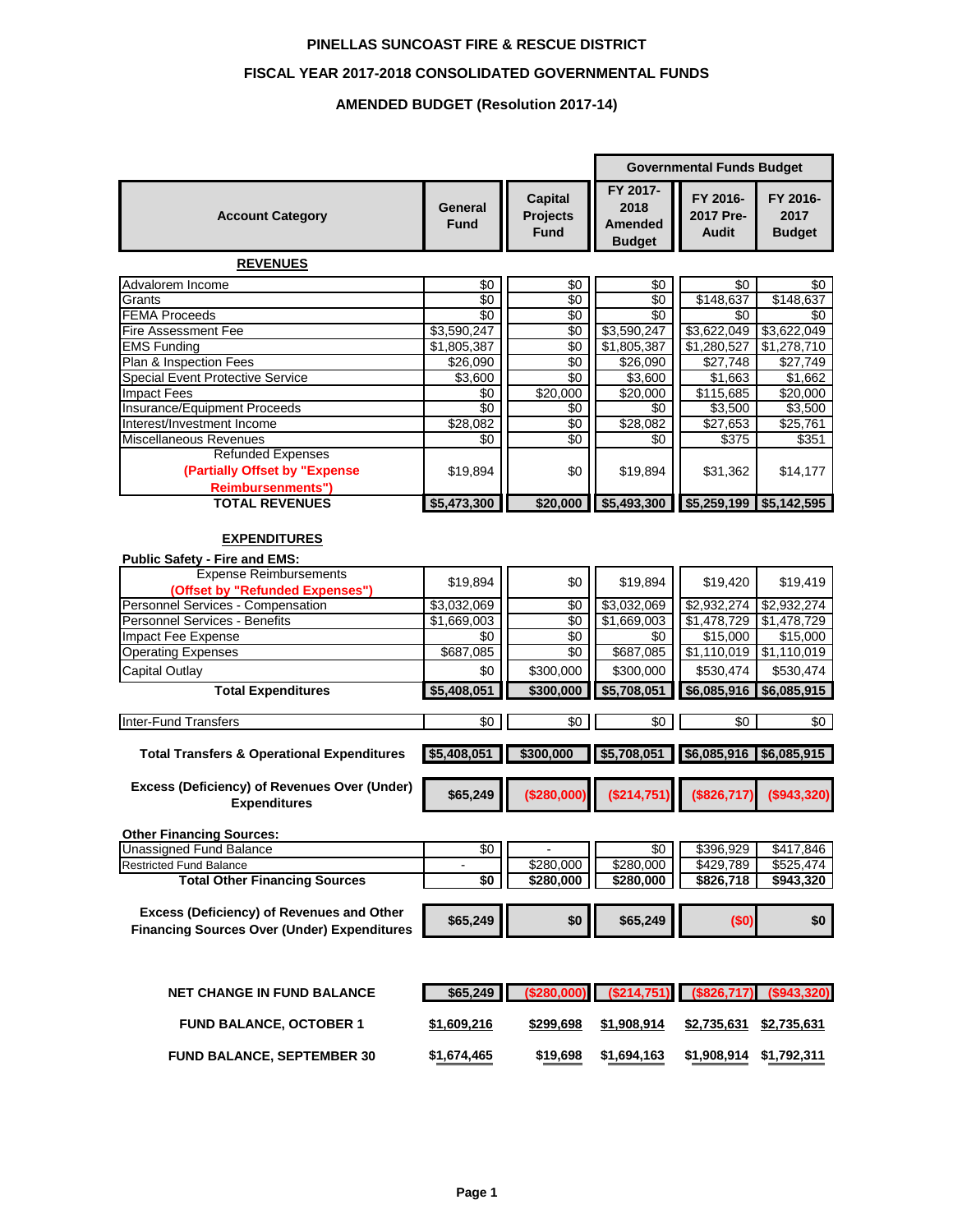# **PINELLAS SUNCOAST FIRE & RESCUE FISCAL YEAR 2017-2018 GENERAL FUND AMENDED BUDGET (Resolution 2017-14)**

|                                                                   | FY 2016 - 2017                  |                                 | FY 2017-2018    |                                 |
|-------------------------------------------------------------------|---------------------------------|---------------------------------|-----------------|---------------------------------|
|                                                                   | <b>Pre-Audit</b>                | <b>Amended</b>                  | <b>Amended</b>  | <b>Budget</b>                   |
|                                                                   |                                 | <b>Budget</b>                   | <b>Budget</b>   | Inc/ (Dec)                      |
| Revenues:                                                         |                                 |                                 |                 |                                 |
| Advalorem Income                                                  | \$0                             | \$0                             | \$0             | \$0                             |
| Grants                                                            | \$148,637                       | \$148,637                       | \$0             | \$148,637                       |
| <b>FEMA Proceeds</b>                                              | \$0                             | \$0                             | \$0             | \$0                             |
| <b>Fire Assessment Fee</b>                                        | \$3,622,049                     | \$3,622,049                     | \$3,590,247     | (\$31,802)                      |
| <b>EMS Funding</b>                                                | \$1,280,527                     | \$1,278,710                     | \$1,805,387     | \$526,677                       |
| Plan & Inspection Fees<br>Special Event Protective Service        | \$27,748                        | \$27,749                        | \$26,090        | (\$1,659)                       |
|                                                                   | \$1,663                         | \$1,662                         | \$3,600<br>\$0  | $\overline{$}1,938$<br>(S3,500) |
| <b>Insurance/Equipment Proceeds</b><br>Interest/Investment Income | \$3,500                         | \$3,500<br>$\overline{$}25,761$ | \$28,082        |                                 |
| Miscellaneous Revenues                                            | \$27,653                        |                                 |                 | \$2,321                         |
| <b>Refunded Expenses</b>                                          | \$375<br>\$31,362               | \$351<br>\$14,177               | \$0<br>\$19,894 | (\$351)<br>\$5,717              |
| <b>Total Revenues</b>                                             | \$5,143,514                     | \$5,122,595                     | \$5,473,300     | \$350,705                       |
|                                                                   |                                 |                                 |                 |                                 |
| <b>Expenditures:</b>                                              |                                 |                                 |                 |                                 |
| <b>Expense Reimbursements</b>                                     | \$19,420                        | \$19,419                        | \$19,894        | \$475                           |
|                                                                   |                                 |                                 |                 |                                 |
| <b>Operating Expenditures</b>                                     |                                 |                                 |                 |                                 |
| Personnel Services - Compensation                                 | \$2,932,274                     | \$2,932,274                     | \$3,032,069     | \$99,795                        |
| <b>Personnel Services - Benefits</b>                              | \$1,478,729                     | \$1,478,729                     | \$1,669,003     | $\sqrt{$190,274}$               |
| <b>General Operating Expenses</b>                                 | \$1,110,019                     | \$1,110,019                     | \$687,085       | $(\$422,934)$                   |
| <b>Total Operating Expenditures</b>                               | \$5,521,023                     | \$5,521,022                     | \$5,388,157     | (\$132,865)                     |
|                                                                   |                                 |                                 |                 |                                 |
| <b>Total Expenditures</b>                                         | $$5,540,442$ \$5,540,441        |                                 | \$5,408,051     | (\$132,390)                     |
| Transfers to Capital Projects Fund                                | \$0                             | \$0                             | \$0             | $\sqrt{6}$                      |
|                                                                   |                                 |                                 |                 |                                 |
| <b>Total Transfers &amp; Operational Expenditures</b>             | $$5,540,443$ \$5,540,441        |                                 | \$5,408,051     | (\$132,390)                     |
|                                                                   |                                 |                                 |                 |                                 |
| <b>Excess (Deficiency) of Revenues Over</b>                       | (\$396,929)                     | (\$417,846)                     | \$65,249        | \$483,095                       |
| (Under) Expenditures                                              |                                 |                                 |                 |                                 |
|                                                                   |                                 |                                 |                 |                                 |
| <b>Other Financing Sources:</b>                                   |                                 |                                 |                 |                                 |
| <b>Unassigned Fund Balance</b>                                    | \$396,929                       | \$417,846                       | \$0             | (\$417,846)                     |
| <b>Total Other Financing Sources</b>                              | \$0<br>\$396,929                | \$0<br>\$417,846                | \$0<br>\$0      | \$0<br>(\$417, 846)             |
|                                                                   |                                 |                                 |                 |                                 |
| <b>Excess (Deficiency) of Revenues and Other</b>                  |                                 |                                 |                 |                                 |
| <b>Financing Sources Over (Under)</b>                             | \$0                             | \$0                             | \$65,249        | \$65,249                        |
| <b>Expenditures</b>                                               |                                 |                                 |                 |                                 |
|                                                                   |                                 |                                 |                 |                                 |
|                                                                   |                                 |                                 |                 |                                 |
|                                                                   |                                 |                                 |                 |                                 |
| <b>NET CHANGE IN FUND BALANCE</b>                                 | $(1, 396, 928)$ $(1, 417, 846)$ |                                 | \$65,249        |                                 |
|                                                                   |                                 |                                 |                 |                                 |
| <b>FUND BALANCE, OCTOBER 1</b>                                    | $$2,006,144$ \$2,006,144        |                                 | \$1,609,216     |                                 |
|                                                                   |                                 |                                 |                 |                                 |

**FUND BALANCE, SEPTEMBER 30 \$1,609,216 \$1,588,298 \$1,674,465**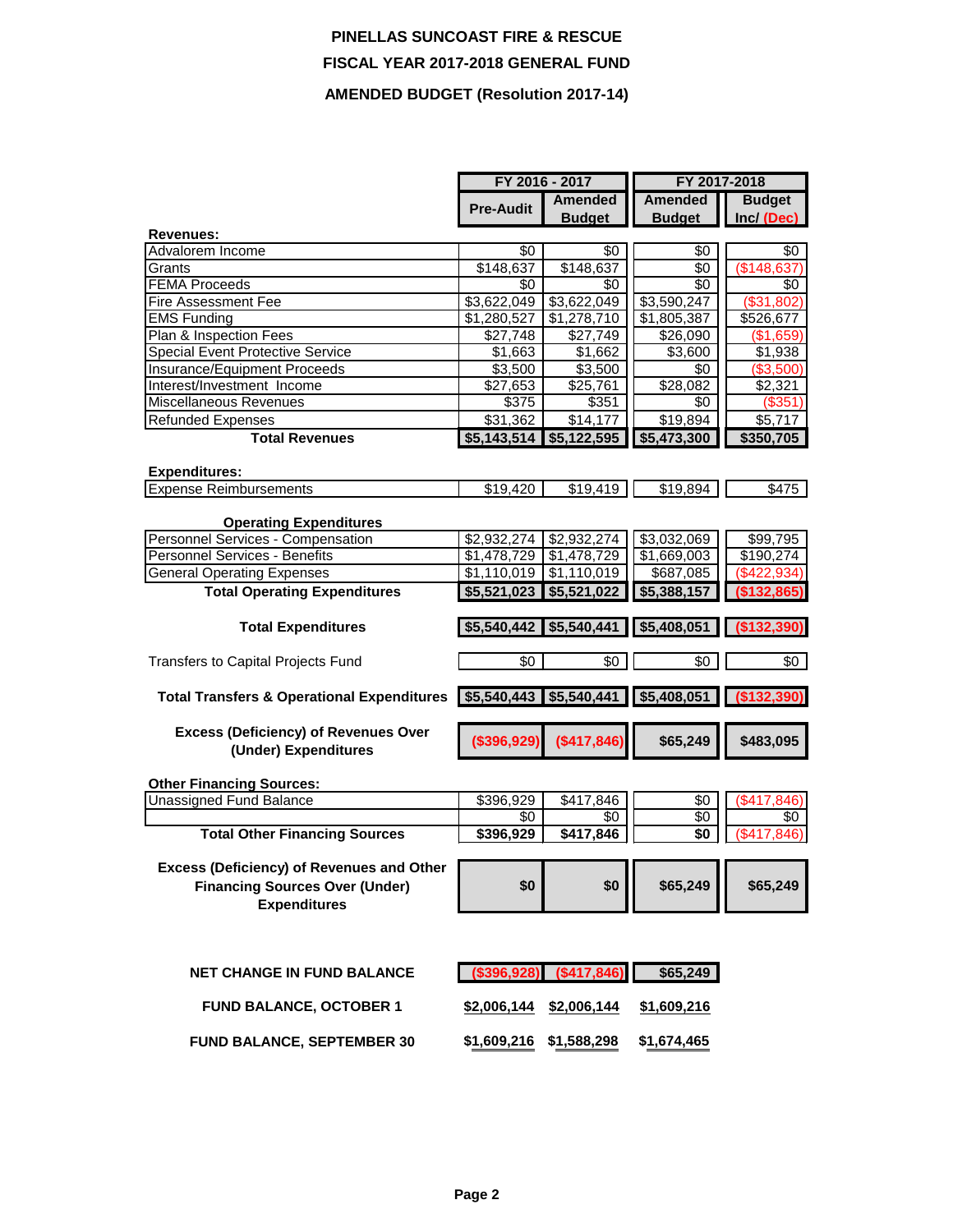|                    |                                                                               | FY 16/17                | FY 17/18               |
|--------------------|-------------------------------------------------------------------------------|-------------------------|------------------------|
| <b>Account No.</b> | <b>Account Name</b>                                                           | <b>Line Item</b>        | <b>Line Item</b>       |
|                    |                                                                               | Projection              | <b>Budget</b>          |
| 411000             | <b>INCOME</b><br>Ad Valorem Income                                            | \$0                     | \$0                    |
|                    |                                                                               |                         |                        |
| 421100             | Grants                                                                        |                         |                        |
|                    | 421101 Federal Grant -                                                        | \$148,637               | \$0                    |
|                    | 421201 State Grant -                                                          | \$0                     | \$0                    |
|                    | <b>FEMA</b> Income                                                            |                         |                        |
| 434000             | 434101 Federal Portion                                                        | \$0                     | \$0                    |
|                    | 434201 State Portion                                                          | \$0                     | \$0                    |
|                    |                                                                               |                         |                        |
| 442200             | Public Safety Income                                                          |                         |                        |
|                    | 442201 Fire Assessment Fee<br>442205 EMS Funding                              | \$3,622,049             | \$3,590,247            |
|                    | 442206 EMS Instructor Reimbursement                                           | \$1,249,589<br>\$12,533 | \$1,780,106<br>\$6,000 |
|                    | 442207 EMS - CME Education (Target)                                           | \$1,482                 | \$1,480                |
|                    | 442208 EMS - Overhead                                                         | $\overline{$}16,923$    | $\overline{$}17,801$   |
|                    |                                                                               |                         |                        |
| 442300             | Plan & Inspection Fees                                                        |                         |                        |
|                    | 442301 Annual Inspections<br>442302 Re-Inspections                            | \$19,130<br>\$275       | \$22,000<br>\$1,000    |
|                    | 442303 Plan Review                                                            | $\overline{$}6,651$     | \$3,000                |
|                    | 442304 Cert. Of Occupancy                                                     | \$50                    | \$0                    |
|                    | 442305 Code Compliance                                                        | \$0                     | \$0                    |
|                    | 442306 Fire Protection Installation                                           | \$0                     | \$0                    |
|                    | 442307 Motor Fuel & LP Tank Install<br>442308 Special Events                  | \$0<br>\$1,370          | \$0<br>\$90            |
|                    | 442350 Late Payment Penalties                                                 | \$272                   | \$0                    |
|                    |                                                                               |                         |                        |
| 442400             | Special Event Protective Service                                              |                         |                        |
|                    | 442401 Community Event - Beauty & The Beach                                   | \$2,100                 | \$0                    |
|                    | 442402 Community Event - Biggest Beach Party Ever<br>442403 Community Event - | \$0<br>(\$438)          | \$2,350<br>\$1,250     |
|                    | 442404 Community Event -                                                      | \$0                     | \$0                    |
|                    | 442405 Community Event -                                                      | \$0                     | \$0                    |
|                    |                                                                               |                         |                        |
| 455000             | <b>Insurance Proceeds</b>                                                     |                         |                        |
|                    | 455100 Vehicle Accidents                                                      | \$0                     | \$0                    |
| 458000             | <b>Equipment Proceeds</b>                                                     |                         |                        |
|                    | 458101 Building Equipment                                                     | \$0                     | \$0                    |
|                    | 458201 Vehicle Equipment                                                      | \$3,500                 | \$0                    |
|                    | 458202 Misc. Equipment                                                        | \$0                     | $\sqrt[6]{}$           |
|                    | 458301 Protective Gear Equipment                                              | \$0                     | \$0                    |
| 461000             | Interest Income                                                               |                         |                        |
|                    | 461001 Misc. Vendor Interest                                                  | \$160                   | \$0                    |
|                    | 461002 Bank Account Interest                                                  | \$89                    | $\sqrt[6]{3}$          |
|                    | 461003 NSF Check Charges                                                      | \$0                     | \$0                    |
|                    | 461004 Past Due Interest<br>461005 Delinquent Tax Assess. Interest            | \$41<br>\$1,791         | \$0<br>$\sqrt[6]{}$    |
|                    |                                                                               |                         |                        |
| 462000             | Investment Interest                                                           |                         |                        |
|                    | 462003 Florida SAFE                                                           | \$18,062                | \$14,374               |
|                    | 462004 Seaside Trust - Money Market                                           | \$3,476                 | \$0                    |
|                    | 462005 BB&T - Money Market                                                    | \$4,035                 | \$13,708               |
| 469100             | Miscellaneous Revenues                                                        |                         |                        |
|                    | 469101 Contributions & Donations                                              | \$0                     | \$0                    |
|                    | 469102 Miscellaneous Income                                                   | \$170                   | \$0                    |
|                    | 469103 Discounts                                                              | \$0                     | \$0                    |
|                    | 469104 Public Records Request                                                 | \$205                   | \$0                    |

**Page 3**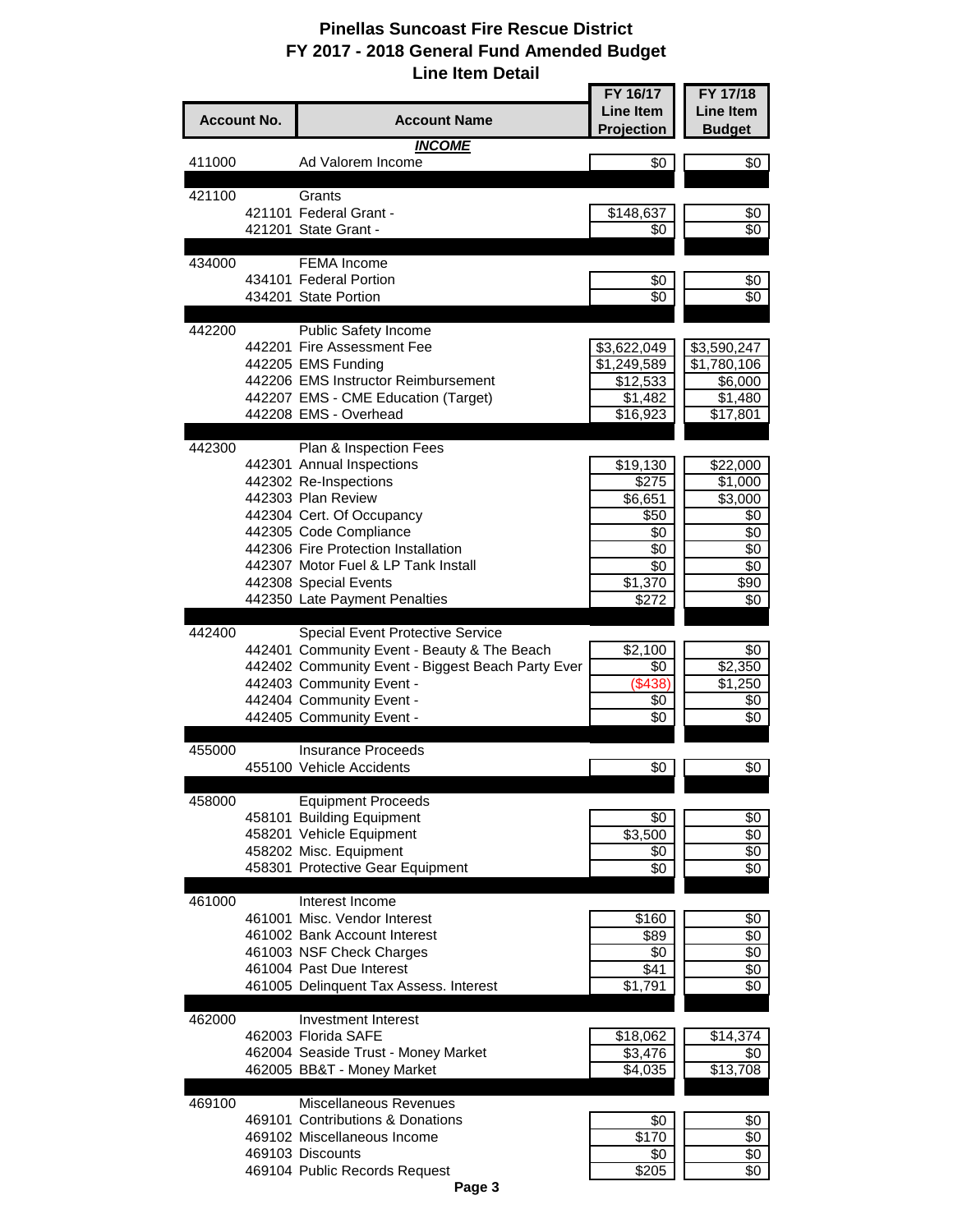|        |                    |                                                          | FY 16/17            | FY 17/18            |
|--------|--------------------|----------------------------------------------------------|---------------------|---------------------|
|        | <b>Account No.</b> | <b>Account Name</b>                                      | <b>Line Item</b>    | Line Item           |
|        |                    |                                                          | Projection          | <b>Budget</b>       |
| 499900 |                    | <b>Refunded Expenses</b>                                 |                     |                     |
|        |                    | 499901 OPEB - Health Insurance                           | \$9,501             | \$3,147             |
|        |                    | 499902 OPEB - Life Insurance                             | \$433               | \$443               |
|        |                    | 499903 OPEB - Physicals                                  | \$0                 | \$0                 |
|        |                    | 499904 OPEB - Dental & Vision                            | $\sqrt{6}$          | $\overline{$}1,770$ |
|        |                    | 499905 OPEB - Miscellaneous                              | \$1,634             | \$1,634             |
|        |                    | 499910 Employee Wage Refunds                             | $\overline{$}608$   | $\sqrt{6}$          |
|        |                    | 499911 Employee Expense Refunds                          | \$158               | \$0                 |
|        |                    | 499912 Employee Education Supplement                     |                     | \$12,900            |
|        |                    | 499913 IRVFA Expense Refunds                             | \$6,803<br>\$0      | \$0                 |
|        |                    | 499914 Vendor Refunds                                    | \$12,224            |                     |
|        |                    |                                                          |                     | \$0                 |
|        |                    | 499920 Report Copy Requests                              | \$0                 | \$0                 |
|        |                    | <b>Total Income</b>                                      | \$5,143,514         | \$5,473,300         |
|        |                    | <b>EXPENSE</b>                                           |                     |                     |
| 500000 |                    | <b>Expense Reimbursements</b>                            |                     |                     |
|        |                    | 500201 OPEB - Health Insurance                           | \$10,232            | \$3,147             |
|        |                    | 500202 OPEB - Life Insurance                             | \$433               | \$443               |
|        |                    |                                                          |                     |                     |
|        |                    | 500203 OPEB - Physicals<br>500204 OPEB - Dental & Vision | \$0                 | \$0                 |
|        |                    |                                                          | \$0                 | \$1,770             |
|        |                    | 500205 OPEB - Miscellaneous                              | \$1,634             | \$1,634             |
|        |                    | 500210 Employee Wage Refunds                             | \$0                 | \$0                 |
|        |                    | 500211 Employee Expense Refunds                          | $\sqrt{6}$          | \$0                 |
|        |                    | 500212 Employee Education Supplement                     | \$7,120             | \$12,900            |
|        |                    | 500213 IRVFA Expense Refunds                             | \$0                 | \$0                 |
|        |                    | 500214 Vendor Refunds                                    | \$0                 | \$0                 |
|        |                    |                                                          |                     |                     |
| 622000 |                    | Payroll Expenses                                         |                     |                     |
|        | 622011 Salary      |                                                          | \$2,626,213         | \$2,797,470         |
|        |                    | 622121 Relief Staffing                                   | \$0                 | \$0                 |
|        | 622125 Bonus       |                                                          | \$4,300             | \$0                 |
|        |                    | 622140 FLSA and Overtime Pay                             | \$283,975           | \$195,190           |
|        |                    | 622142 Drivers Pay                                       | \$12,968            | \$17,252            |
|        |                    | 622143 Acting Officer                                    | \$4,818             | \$10,132            |
|        |                    | 622144 Uniform Allowance                                 | <u>\$0</u>          | \$12,025            |
| 622126 |                    | Bonus - Reserves                                         | $\overline{3}0$     | \$0                 |
|        |                    |                                                          |                     |                     |
| 622200 |                    | <b>Payroll Benefits</b>                                  |                     |                     |
|        |                    | 622210 Payroll Tax Expense / FICA                        | \$207,080           | \$241,125           |
|        |                    | 622220 Retirement - FRS                                  | \$617,859           | \$673,724           |
|        |                    | 622230 Health Care                                       |                     | \$645,524           |
|        |                    |                                                          | \$562,682           |                     |
|        |                    | 622231 AD&D Insurance                                    | \$5,183             | \$6,044             |
|        |                    | 622239 Unemployment Compensation                         | \$0                 | \$0                 |
|        |                    | 622240 Workmans Compensation                             | \$85,925            | \$102,586           |
|        |                    |                                                          |                     |                     |
| 622310 |                    | <b>Advertising &amp; Public Relations</b>                | \$1,500             | \$2,800             |
| 622320 |                    | <b>Books &amp; Publications</b>                          | \$246               | \$300               |
|        |                    |                                                          |                     |                     |
| 622330 |                    | Communications                                           |                     |                     |
|        |                    | 622331 Telephone                                         | \$2,084             | \$2,140             |
|        |                    | 622332 Cell Phones                                       | $\overline{$3,544}$ | \$3,640             |
|        |                    | 622333 Internet / Cable                                  | \$3,097             | \$3,097             |
|        |                    |                                                          |                     |                     |
| 622340 |                    | Dues & Subscriptions                                     | \$4,998             | \$5,000             |
|        |                    |                                                          |                     |                     |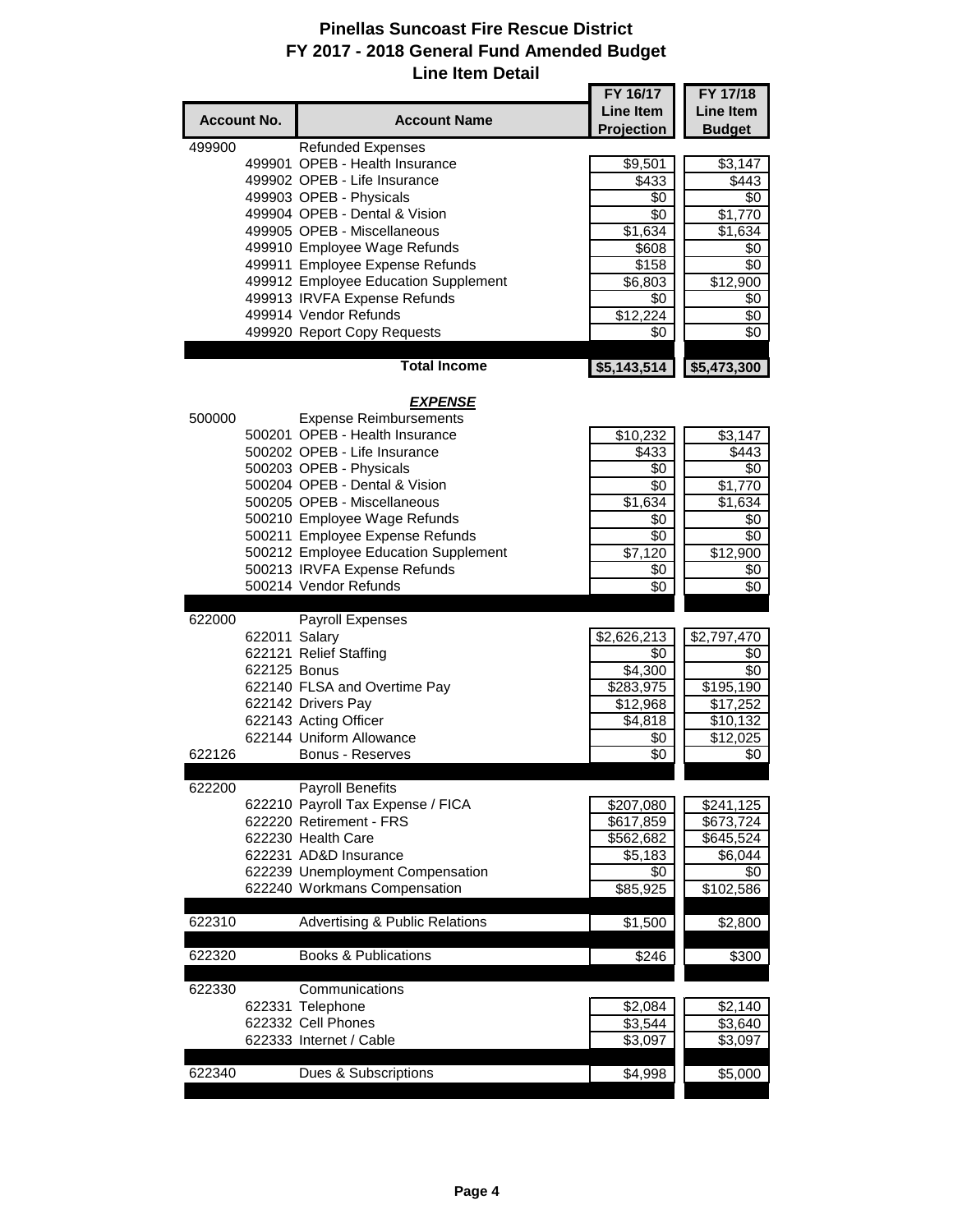|                    |                  |                                                       | FY 16/17             | FY 17/18             |
|--------------------|------------------|-------------------------------------------------------|----------------------|----------------------|
| <b>Account No.</b> |                  | <b>Account Name</b>                                   | <b>Line Item</b>     | Line Item            |
|                    |                  |                                                       | Projection           | <b>Budget</b>        |
| 622350             |                  | Education                                             |                      |                      |
|                    |                  | 622354 Association Conferences                        | \$705                | \$790                |
|                    |                  | 622355 Continuing Education<br>622356 Certification   | $\overline{$}11,023$ | $\overline{$}12,700$ |
|                    |                  | 622357 Recertifications                               | \$0<br>\$0           | \$0<br>\$0           |
|                    |                  | 622358 Training - Refresher Course                    | \$0                  | \$0                  |
|                    |                  | 622359 Admin Continuing Education                     | \$910                | \$1,660              |
|                    |                  |                                                       |                      |                      |
| 622360             |                  | Election / Referendum                                 | \$253,904            | \$0                  |
| 622365             |                  | <b>Emergency Operation Center</b>                     |                      |                      |
|                    |                  | 622365 EOC - Other                                    | \$0                  | \$0                  |
|                    |                  | 622366 EOC Expenditures                               | \$5,891              | \$250                |
|                    |                  |                                                       |                      |                      |
| 622370             |                  | <b>Facility Expense</b><br>622371 Grounds Maintenance |                      |                      |
|                    |                  | 622372 Building Repairs & Main.                       | \$2,059<br>\$2,694   | \$1,100<br>\$6,500   |
|                    |                  | 622373 Appliances <\$1,000                            | \$847                | \$1,000              |
|                    |                  | 622374 Furnishings <\$1,000                           | \$370                | \$400                |
|                    |                  | 622375 Furniture Rental                               | \$0                  | \$0                  |
|                    |                  | 622376 Small Tools                                    | \$27                 | \$50                 |
|                    |                  | 622377 Janitorial Expense                             | \$2,904              | $\sqrt{$2,974}$      |
|                    | 622378 Utilities |                                                       | \$4,299              | \$4,777              |
|                    | 622379 Power     |                                                       | \$14,701             | \$16, 196            |
|                    |                  | 622380 Equipment Repairs & Main.                      | \$5,955              | \$6,593              |
|                    |                  | 622381 Equipment > \$1,000                            | \$0                  | \$0                  |
|                    |                  | 622382 Equipment <\$1,000                             | \$1,823              | \$1,900              |
|                    |                  | 622383 Facility Rent                                  | \$763                | \$3,000              |
| 622400             |                  | <b>General Office Expense</b>                         |                      |                      |
|                    |                  | 622401 Bank Charges                                   | \$238                | \$0                  |
|                    |                  | 622402 Office Supplies                                | \$2,136              | \$2,500              |
|                    |                  | 622403 Office Furniture <\$1,000                      | \$0                  | \$250                |
|                    |                  | 622404 Office Equipment <\$1,000                      | $\sqrt{6}$           | \$250                |
|                    |                  | 622405 Office Equipment Rental                        | \$777                | $\overline{$1,000}$  |
|                    |                  | 622406 Postage                                        | \$357                | \$500                |
|                    |                  | 622408 P/R Processing Charges                         | \$3,360              | \$3,928              |
|                    |                  | 622409 Taxes & License                                | \$185                | \$350                |
|                    |                  | 622410 HR Database                                    | \$1,995              | \$2,095              |
| 622420             |                  | Insurance Liability                                   |                      |                      |
|                    |                  | 622421 General Liability Package                      | \$35,594             | \$40,011             |
|                    |                  | 622422 Auto Insurance                                 | \$18,595             | \$17,695             |
|                    |                  | 622423 Umbrella Liability                             | \$0                  | \$0                  |
|                    |                  | 622424 Bond Insurance-Commissioner                    | $\overline{$}540$    | \$300                |
|                    |                  | 622425 Disability Ins. - Professional                 | \$8,198              | \$7,513              |
|                    |                  | 622426 Disability Ins. - Volunteers                   | \$0                  | \$1,303              |
|                    |                  |                                                       |                      |                      |
| 622450             |                  | Interest Expense                                      |                      |                      |
|                    |                  | 622451 Apparatus Loans/Leases                         | \$1,096              | \$744                |
|                    |                  | 622452 General Finance Charges                        | \$95                 | \$100                |
| 622460             |                  | <b>Investment Expense</b>                             | \$0                  | \$0                  |
|                    |                  |                                                       |                      |                      |
| 622475             |                  | Information Technology                                |                      |                      |
|                    |                  | 622476 Computer H/W & Access.                         | \$1,053              | \$3,000              |
|                    |                  | 622477 Computer Software                              | \$5,557              | \$5,800              |
|                    |                  | 622478 IT Service, Repairs & Main.                    | \$22,577             | \$24,686             |
|                    |                  | 622479 Web Site                                       | \$4,056              | \$1,400              |
|                    |                  |                                                       |                      |                      |
| 622480             |                  | Miscellaneous Expense                                 | \$5                  | \$0                  |
|                    |                  |                                                       |                      |                      |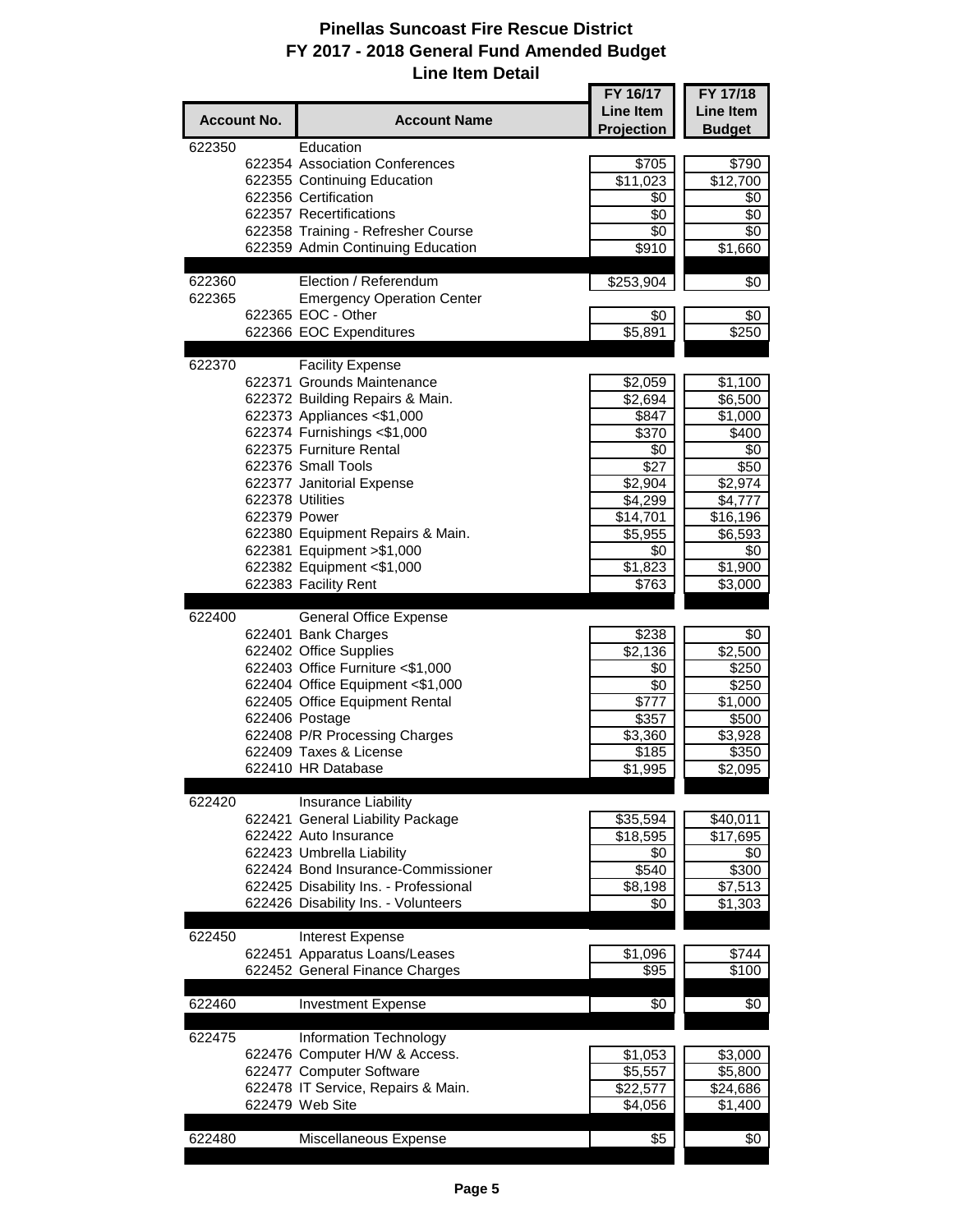|        |                    |                                                          | FY 16/17                        | FY 17/18          |
|--------|--------------------|----------------------------------------------------------|---------------------------------|-------------------|
|        | <b>Account No.</b> | <b>Account Name</b>                                      | <b>Line Item</b>                | <b>Line Item</b>  |
|        |                    |                                                          | Projection                      | <b>Budget</b>     |
| 622490 |                    | <b>Professional Services</b>                             |                                 |                   |
|        |                    | 622491 Audit & Actuarial                                 | \$17,767                        | \$21,800          |
|        | 622492 Legal       |                                                          | \$77,798                        | \$40,000          |
|        |                    |                                                          |                                 |                   |
| 622500 |                    | <b>Public Education</b>                                  | \$7,825                         | \$5,000           |
|        |                    |                                                          |                                 |                   |
| 622515 |                    | <b>Community Events</b>                                  | \$0                             | \$250             |
|        |                    |                                                          |                                 |                   |
| 622520 |                    | <b>Tax Roll</b>                                          |                                 |                   |
|        |                    | 622521 Tax Roll Collections Expense                      | \$69,568                        | \$69,292          |
|        |                    | 622522 Tax Roll Preparation                              | \$7,799                         | \$7,500           |
|        |                    | 622523 Tax Roll Collection Discounts                     | \$122,399                       | \$125,659         |
|        |                    | 622524 Fire Assessment Refunds                           | \$27,615                        | \$27,615          |
|        |                    |                                                          |                                 |                   |
| 622550 |                    | Travel                                                   |                                 |                   |
|        |                    | 622551 Travel - Commissioners                            | \$611                           | \$0               |
|        |                    | 622552 Travel - Admin & Support                          | \$4,095                         | \$4,200           |
|        |                    | 622553 Travel - General                                  | \$0                             | \$650             |
|        |                    | 622554 Travel - Training                                 | \$1,004                         | \$1,500           |
| 622570 |                    |                                                          |                                 |                   |
|        |                    | Para Medic Transport                                     | \$0                             | \$0               |
| 622610 |                    | General Personnel Expense                                |                                 |                   |
|        |                    | 622611 Physicals                                         |                                 |                   |
|        |                    | 622612 Protective Gear                                   | \$18,734                        | \$24,973          |
|        |                    | 622613 Protective Gear Maintenance                       | $\overline{$}21,637$<br>\$3,244 | \$13,250          |
|        |                    | 622614 Uniforms                                          |                                 | \$3,500           |
|        |                    |                                                          | \$11,111                        | \$13,200          |
|        |                    | 622615 Uniform Repairs<br>622616 Fitness Program / Main. | \$76                            | \$350             |
|        |                    |                                                          | \$0<br>\$0                      | \$0<br>\$0        |
|        |                    | 622617 Training Supplies<br>622618 Background Check      | \$0                             | \$0               |
|        |                    | 622619 Incident Supplies                                 | $\sqrt{$19}$                    | \$250             |
|        |                    |                                                          |                                 |                   |
| 622620 |                    | Shop Tools                                               |                                 |                   |
|        |                    | 622621 Hand Tools                                        | \$33                            | \$50              |
|        |                    | 622622 Power Tools                                       | \$966                           | \$100             |
|        |                    | 622623 Tools & Equip. Rental                             | \$0                             | \$0               |
|        |                    | 622624 Shop Tools & Equip. R&M                           | \$60                            | $\overline{$100}$ |
|        |                    |                                                          |                                 |                   |
| 622630 |                    | Equipment <\$1,000                                       |                                 |                   |
|        |                    | 622631 Communication Equipment <\$1,000                  | \$228                           | \$570             |
|        |                    | 622632 EMS Equipment <\$1,000                            | \$327                           | \$325             |
|        |                    | 622633 Fire Equipment <\$1,000                           | \$746                           | \$150             |
|        |                    | 622634 Training Equipment <\$1,000                       | \$0                             | \$0               |
|        |                    | 622635 Fitness Equipment <\$1,000                        | \$0                             | \$0               |
|        |                    |                                                          |                                 |                   |
| 622640 |                    | Equipment > \$1,000                                      |                                 |                   |
|        |                    | 622641 Communication Equipment > \$1,000                 | \$0                             | \$0               |
|        |                    | 622642 EMS Equipment > \$1,000                           | \$0                             | \$0               |
|        |                    | 622643 Fire Equipment > \$1,000                          | \$153,129                       | \$0               |
|        |                    | 622644 Training Equipment > \$1,000                      | \$0                             | \$0               |
|        |                    | 622645 Fitness Equipment > \$1,000                       | \$0                             | \$0               |
|        |                    | 622649 Equipment Loan Principal                          | \$0                             | \$0               |
|        |                    |                                                          |                                 |                   |
| 622710 |                    | Apparatus / Equipment Testing                            | \$4,615                         | \$4,855           |
|        |                    |                                                          |                                 |                   |
| 622720 |                    | Apparatus Fuel & Lubricants                              |                                 |                   |
|        |                    | 622721 Vehicle Gas & Diesel                              | \$26,888                        | \$29,100          |
|        |                    | 622722 Bulk Fuel & Lubricants                            | \$1,086                         | \$1,000           |
|        |                    |                                                          |                                 |                   |
| 622725 |                    | <b>EMS License &amp; Permits</b>                         | \$2,710                         | \$0               |
|        |                    |                                                          |                                 |                   |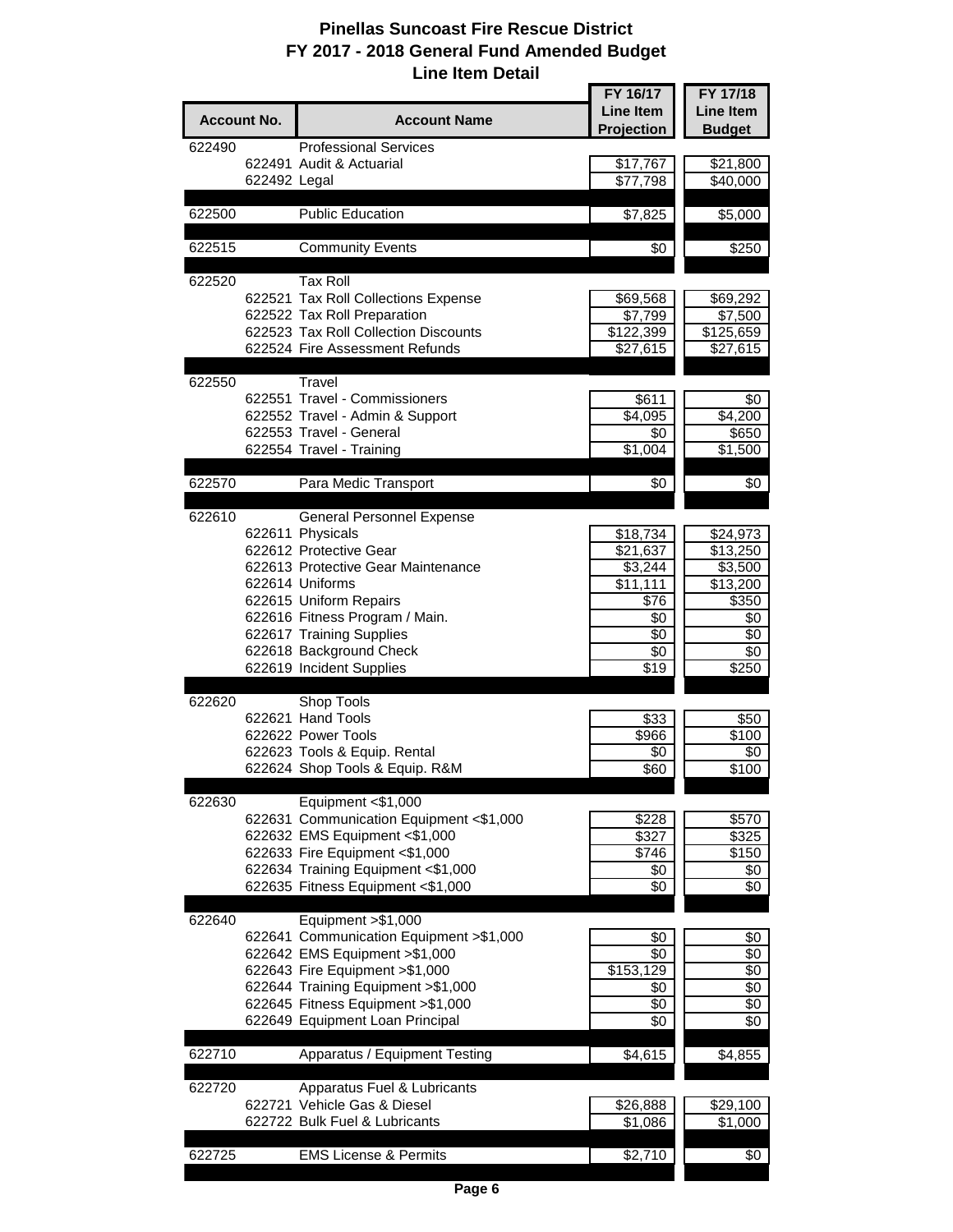۵.

|                    |                                                      | FY 16/17            | FY 17/18      |
|--------------------|------------------------------------------------------|---------------------|---------------|
| <b>Account No.</b> | <b>Account Name</b>                                  | <b>Line Item</b>    | Line Item     |
|                    |                                                      | Projection          | <b>Budget</b> |
| 622730             | Apparatus Repairs                                    |                     |               |
|                    | 622731 Rolling Stock Parts & Supplies                | \$3,309             | \$94,544      |
|                    | 622733 PS-100 - 2015 Ford Expedition - Fire Chief    | \$107               | \$0           |
|                    | 622734 PS-500 - 2015 Ford Expedition - Dep. Chief EN | \$347               | \$0           |
|                    | 622738 DC-27 - 2003 Ford F250 P/U - District Chief   | \$37                | \$0           |
|                    | 622739 M-27 - Rescue Boat - Marine                   | \$3,980             | \$0           |
|                    | - 2002 Pierce - Enforcer<br>622740 P-27              | \$11,352            | \$0           |
|                    | -2002 Pierce Dash 75' - Arial<br>622741 T-28         | \$32,639            | \$0           |
|                    | 622742 S-27 - 2001 Squad                             | \$10,459            | \$0           |
|                    | 622744 E-27 - 2010 Pierce Arrow XT - Pumper          | \$21,905            | \$0           |
|                    | 622746 SR27 - Gator Utility Veh. - EMS               | \$132               | \$0           |
|                    | 622747 PS-401 - 2013 Ford F150 - LST                 | \$489               | \$0           |
|                    | 622748 PS-402 - 2013 Ford F150 - LST                 | \$145               | \$0           |
|                    | 622749 PS-900 - 2013 Ford F250 - Mechanic            | \$516               | \$0           |
|                    | 622750 PS-901 - 2013 Ford F150 - Maintenance         | \$204               | \$0           |
|                    | 622751 DC-27 - 2013 Ford F250 - DC                   | $\overline{$3,848}$ | \$0           |
|                    | 622752 Pool - 2014 Fored Explorer                    | \$503               | \$0           |
|                    | 622753 PS-600 - 2014 F150 - Deputy Chief Ops         | \$1,055             | \$0           |
|                    | 622754 PS-Shift Pool 11045-2003 Ford Expedition      | \$0                 | \$0           |
|                    | 622755 PS-Staff Pool 22975-2003 Ford Expedition      | $\sqrt{$224}$       | \$0           |
|                    | 622756 Utility Trailer - Plate 13123                 | \$69                | \$0           |
|                    | 622759 Apparatus Repair - Shop Labor                 | \$0                 | \$0           |
|                    |                                                      |                     |               |
| 622760             | <b>Equipment Repairs</b>                             |                     |               |
|                    | 622761 Commun. Equip.- Laptops                       | \$0                 | \$500         |
|                    | 622762 Commun. Equip.- Radios                        | \$5,393             | \$5,775       |
|                    | 622763 EMS Equipment Repairs                         | \$0                 | \$0           |
|                    | 622764 Fire Equipment Repairs                        | \$403               | \$425         |
|                    | 622765 Pager Repairs & Maintenance                   | \$55                | \$310         |
|                    |                                                      |                     |               |
| 623000             | <b>Grant Expense</b>                                 |                     |               |
|                    | 623101 Federal Grant -                               | \$0                 | \$0           |
|                    | 623102 Federal Grant -                               | \$0                 | \$0           |
|                    | 623103 Federal Grant -                               | \$0                 | \$0           |
|                    | 623104 Federal Grant -                               | \$0                 | \$0           |
|                    | 623201 State Grant -                                 | \$0                 | \$0           |
|                    | 623202 State Grant -                                 | \$0                 | \$0           |
|                    | 623203 State Grant -                                 | \$0                 | \$0           |
|                    | 623204 State Grant                                   | \$0                 | \$0           |
| 628000             | Gen. Rev Fund Trans. to Cap. Proj. Fund              | \$0                 | \$0           |
|                    |                                                      |                     |               |
|                    | Total Personnel & Operating Expenses \$5,540,443     |                     | \$5,408,051   |
|                    |                                                      |                     |               |
|                    | <b>NET CHANGE IN FUND BALANCE</b>                    | (\$396,929)         | \$65,249      |